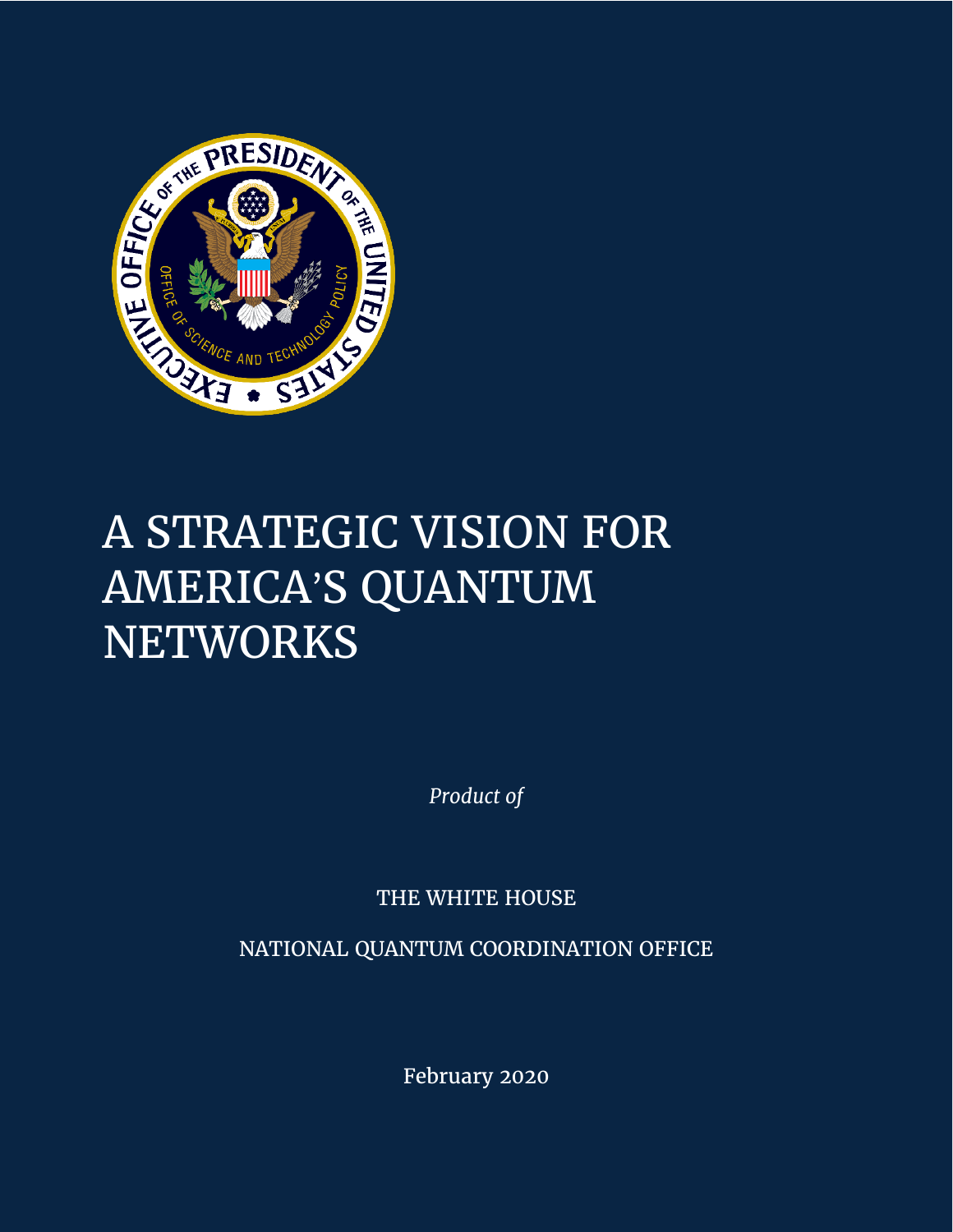## **INTRODUCTION**

The Trump Administration is committed to American leadership in quantum information science (QIS), and to unleashing its incredible potential for U.S. economic growth, technological advancement, and national security. To coordinate a national research effort encompassing Federal agencies, the academic community, and industry leaders already underway, The White House National Quantum Coordination Office has released *A Strategic Vision for America's Quantum Networks*.

Exploring how to build the quantum internet—a vast network of quantum computers and other quantum devices—will catalyze new technologies that accelerate today's internet, improve the security of our communications, and allow dramatic advances in computing. By leading the way in quantum networking, America is poised to revolutionize national and financial security, patient privacy, drug discovery, and the design and manufacturing of new materials, while increasing our scientific understanding of the universe.

Quantum computing and networking technologies are still at an early stage of research and development (R&D). The strategic vision focuses America's R&D efforts to advance the development of foundations for the quantum internet. It establishes QIS community goals for quantum networking, and recommends six specific technical areas for focused research activity.

This strategic vision is driven by the National Quantum Initiative Act (NQIA), signed into law by President Trump in December 2018, to accelerate QIS R&D through increased federal investment and coordination. The strategy was developed through the NQIA's coordinating bodies, the National Quantum Coordination Office (NQCO) and the National Science and Technology Council's Subcommittee on Quantum Information Science (SCQIS) and reflects deep community input from SCQIS request for information responses of 2018-2019 and from recent workshops hosted by Federal agencies $^{1,2}$ .

Over the past year, as called for by the NQIA, The White House established the National Quantum Coordination Office to unify Federal R&D activities across government, and the National Quantum Initiative Advisory Committee to ensure perspectives from the quantum community inform Federal efforts. Additionally, to implement the NQIA, the National Science Foundation announced the Quantum Leap Challenge Institutes<sup>3</sup> solicitation to explore foundational quantum science and technology, and the Department of Energy (DOE) announced funding for the creation of new QIS research centers<sup>4</sup> where researchers from DOE's National Labs will join with experts from academia and the private sector to advance R&D. This builds upon the robust QIS research programs, centers and consortia at other agencies including National Institute for Standards and Technology, the Department of Defense, the National Security Agency, and NASA.

In 1969, the Department of Defense's Advanced Research Projects Agency demonstrated the first network (ARPANET) that led to the internet we know today. Back then, one could hardly imagine that it would become the world's most powerful driver for economic growth and quality of life.

As demonstrated once by ARPANET and now by *A Strategic Vision for America's Quantum Networks* and the NQIA, the Federal government has a critical role to play in driving early-stage QIS research and providing direction to national R&D efforts. Under the Trump Administration's leadership, the United States will pioneer the quantum internet and ensure QIS discovery and innovation that benefits all Americans.

l

<sup>&</sup>lt;sup>1</sup> 2019 NS[F workshop](https://arxiv.org/abs/1912.06642) on quantum Interconnects[, https://arxiv.org/abs/1912.06642](https://arxiv.org/abs/1912.06642)

<sup>&</sup>lt;sup>2</sup> 2018 DO[E workshop](https://info.ornl.gov/sites/publications/Files/Pub124247.pdf) on quantum networks, <https://info.ornl.gov/sites/publications/Files/Pub124247.pdf>

<sup>&</sup>lt;sup>3</sup> NSF Quantum Leap Institutes: [https://www.nsf.gov/funding/pgm\\_summ.jsp?pims\\_id=505634](https://www.nsf.gov/funding/pgm_summ.jsp?pims_id=505634)

<sup>4</sup> DOE Quantum Centers <https://www.energy.gov/articles/department-energy-announces-625-million-new-quantum-centers>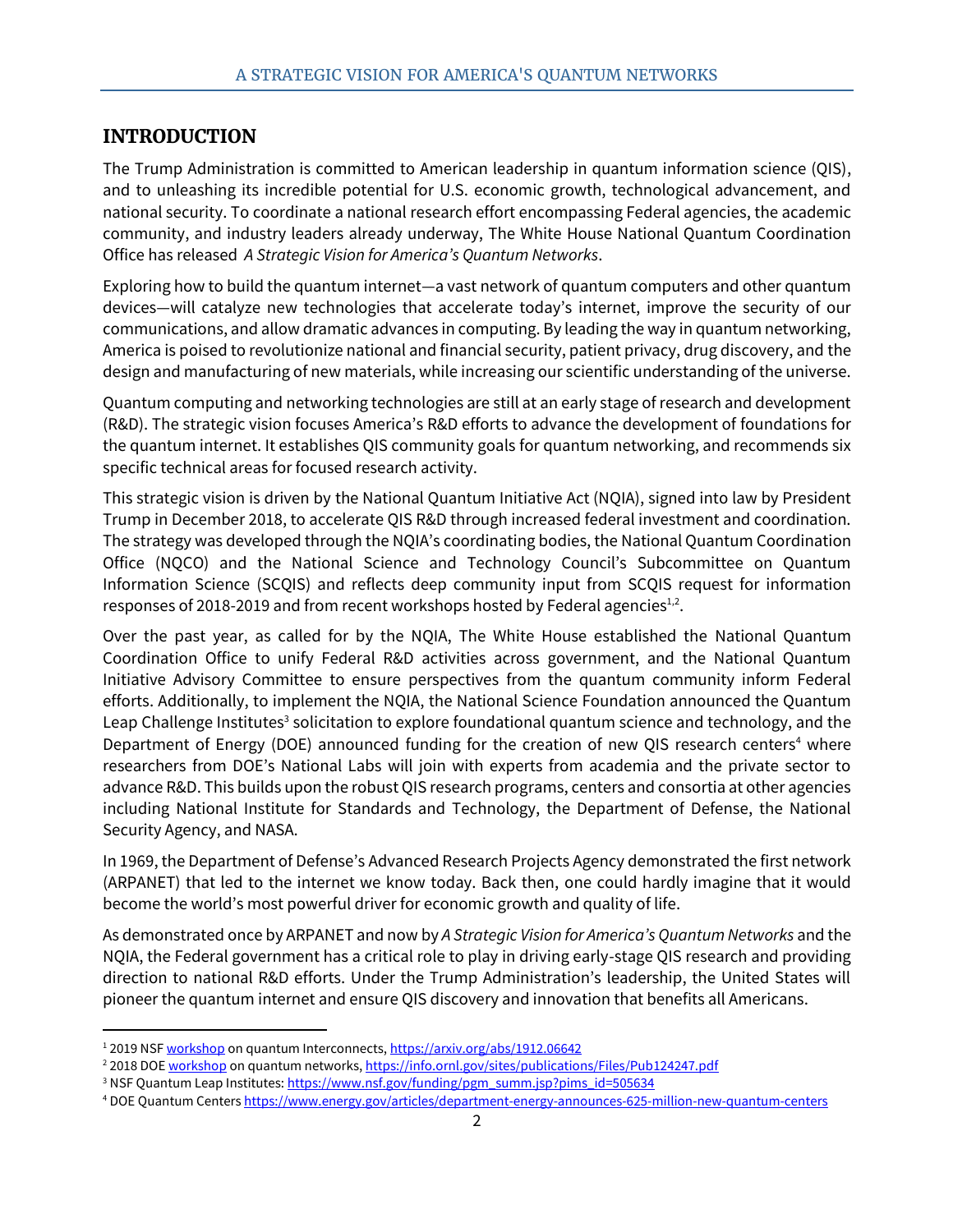## **BUILDING THE FOUNDATIONS FOR NETWORKING QUANTUM DEVICES**

Quantum networking uses the quantum properties of light and information to enable secure communication, new sensing modalities, and enhanced quantum computation. Research in this area will ensure continued advances in fundamental science and enable innovative applications of quantum devices to improve the Nation's economy and security. Long-term prospects for quantum networks hinge on our ability to pioneer platforms that reliably link together quantum devices, and to develop applications that leverage quantum-enabled security, sensing, and computation modalities. By making a concerted and sustained effort to develop these prospects, the foundations for a quantum internet will be in place to enhance America's future.

Two specific goals will focus efforts in this direction:

- Over the next five years, companies and laboratories in the United States will demonstrate the foundational science and key technologies to enable quantum networks, from quantum interconnects, quantum repeaters, and quantum memories to high-throughput quantum channels and exploration of space-based entanglement distribution across intercontinental distances. At the same time, the potential impact and improved applications of such systems will be identified for commercial, scientific, health and national security benefits.
- Over the next twenty years, quantum internet links will leverage networked quantum devices to enable new capabilities not possible with classical technology, while advancing our understanding of the role entanglement plays.

While pursuing these goals, key opportunities for new directions and spin-off applications will be encouraged by strong coordination and future-looking leadership under the auspices of the National Quantum Initiative's coordination mechanisms. This includes both the strong support of federal agencies performing the research and development and also a dedication to using the new technologies and scientific discoveries to enhance the execution of agency missions.

Accordingly, the National Science and Technology Council Subcommittee on Quantum Information Science recommends pursuing the following activities, commensurate with our growing understanding of their relevance to useful quantum networking and other quantum technology:

- Technology and platform development for key components including classical sources, quantum-limited detectors, ultra-low loss interconnects, space-to-ground connections, and classical networking and cybersecurity protocols and scaling costs;
- Transduction of quantum sources and signals from optical and telecom regimes to quantum computer-relevant domains, including microwaves;
- Entanglement and hyper-entangled state generation, and transmission, control, and measurement of quantum states;
- Development of quantum memories and small-scale quantum computers that are compatible with photon-based quantum bits in the optical or telecom wavelengths;
- Exploration of novel algorithms and applications for long-range entanglement between smallscale and large-scale quantum processors, including quantum error correction, quantum cloud computing protocols, and new quantum sensing modalities; and
- Exploration of techniques for both terrestrial and space-based entanglement distribution.